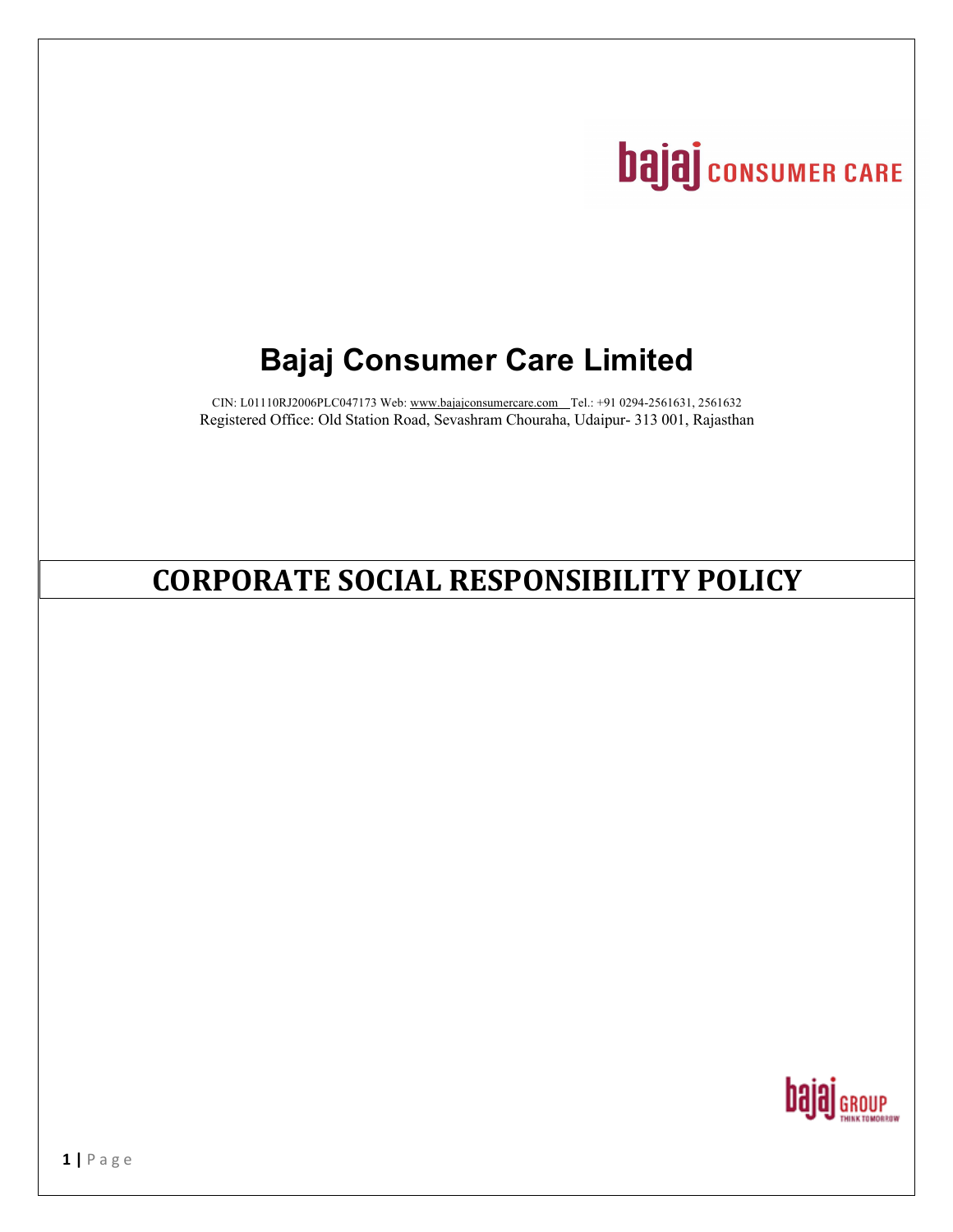# **Contents**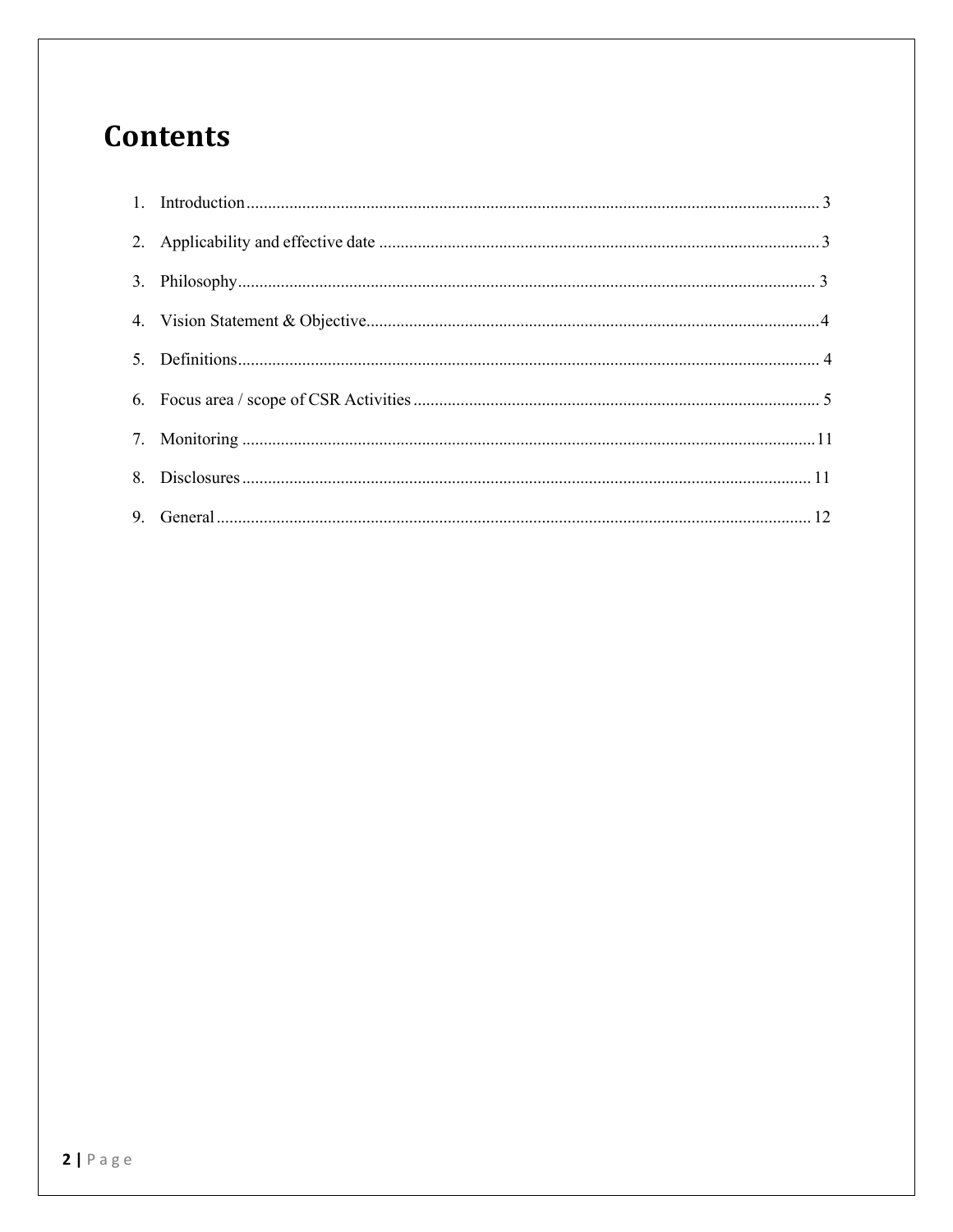# **1. Introduction**

The Companies Act, 2013 (Act) read with the Companies (Corporate Social Responsibility Policy) Rules, 2014 (CSR Rules) introduced specific provisions relating to corporate social responsibility and defined the term Corporate Social Responsibility (CSR), CSR Committee, CSR Policy, Net Profit, etc. The Act and the Rules have also laid down the criteria for complying with the provisions relating the CSR, nature of projects, programmes and activities that can be undertaken as CSR activities, manner in which the CSR activities shall be undertaken, constitution of CSR Committee, formulation of CSR Policy, annual repost on CSR, etc.

# **2. Applicability and effective date**

This policy provides the framework for CSR Programme of Bajaj Consumer Care Limited (BCCL).

This policy shall apply to all CSR initiatives and activities taken up by the Company at the various plants, offices and other locations of the Company, for the benefit of different segments of the society, especially the deprived, under privileged and differently abled persons. This policy shall be effective from April 01 2021

# **3. Philosophy**

Corporate Social Responsibility (CSR) is built into the DNA of the Company. It was the profound conviction of our farsighted founder, Late Shri. Jamnalal Bajaj, that the wealth of the business enterprise was bequeathed to it in sacred trust by society. The mission and mandate of the business organisation was to deploy this wealth for the social good. The essence of this trusteeship, a concept firmly anchored on Gandhian philosophy, has always been the guiding principal for business management in BCCL. During the initial years, Jamnalal ji distributed company profits among farmers who worked in the cane fields. As our efforts paid off, rural communities prospered.

We in BCCL are deeply and humbly conscious of our social commitment. BCCL's inclusive business model has always encompasses social welfare in a holistic sense. CSR is an ethic that permeates every layer of BCCL's corporate structure. As an integral part of our business philosophy we have built roads, schools, hospitals and continue to build the lives of millions of ruralfamilies.

We believe that inclusive growth is growth that looks beyond corporate profits and bottom lines.

The CSR activities of the Company are guided by the primary objective of to act as a catalyst to support rural communities, to build their capacity for efficient utilisation of human and natural resources through a participatory approach, thereby improving the quality of their lives.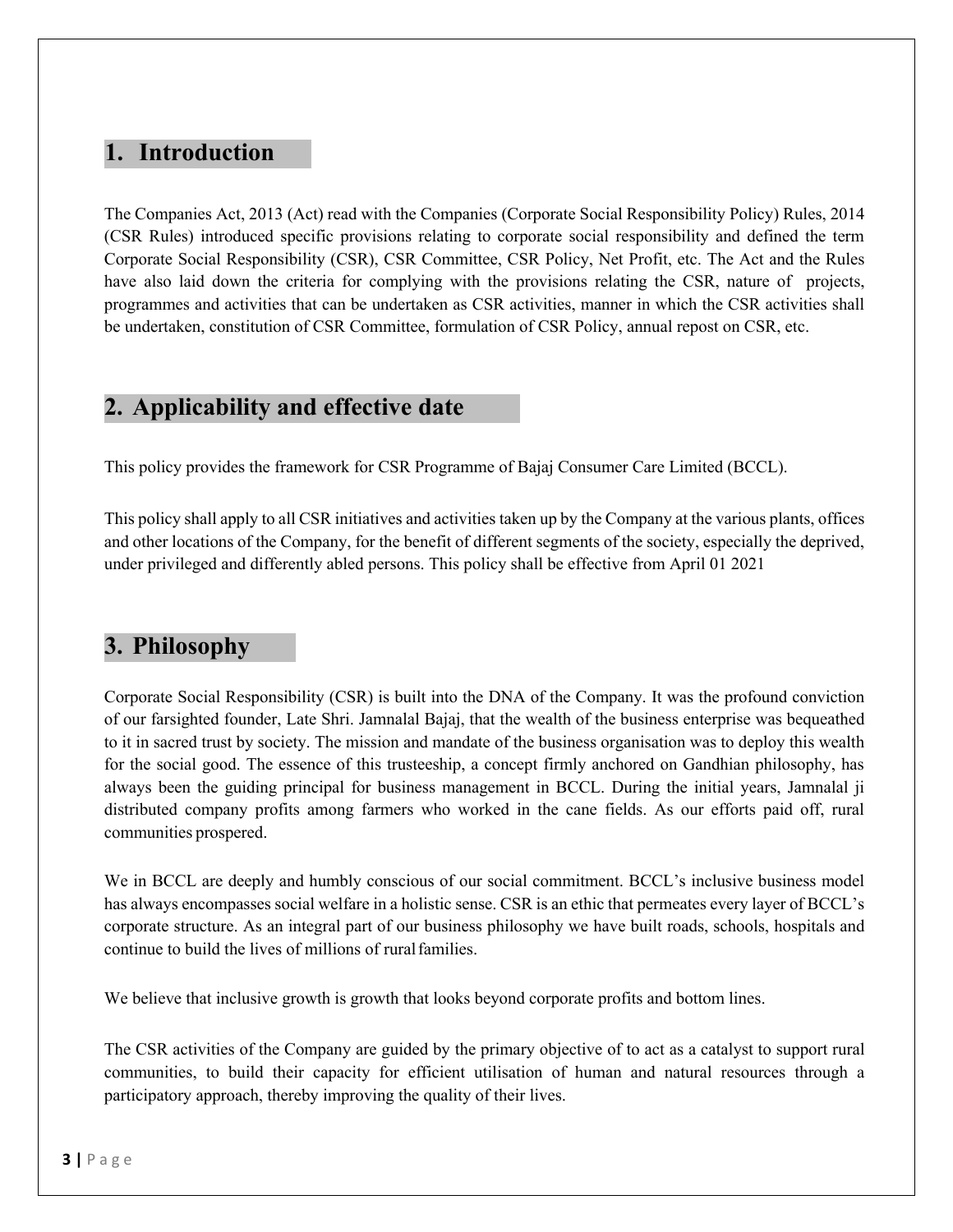# **4. Vision Statement &Objective**

As part of socially responsible company, BCCL has and continues to adopt policies and business strategies to effectively integrate emerging environmental, social and economic considerations. Whether it's through conserving energy, recycling or finding innovative solutions to environmental and social challenges, BCCL is committed to being a respectful, responsible and positive influence on the environment and the society in which we operate. Efficient power management, infrastructure sharing, use of eco-friendly renewable energy sources, etc; are some of the inbuilt practices in our day-to-day business operations, to ensure a clean and green environment.

This policy outlines the Companies social and moral responsibilities to consumers, employees, shareholders, society and local community and lays down guidelines and mechanism for carrying out programmes, project and activities that actively assist in overall improvement in the quality of life of social community residing in the vicinity of its plants and society at large as also making them self-reliant, safeguarding of health, preservation of ecological balance and protection of environment. The primary objectives of this Policyare:-

- a) To ensure an increased commitment at all levels in the Company, to operate its business in an economically, socially & environmentally sustainable manner, while recognizing the interest of all its stakeholders.
- b) To directly or indirectly take up programmes that benefit the communities in and around its work centres and results, over a period of time, in enhancing the quality of life & economic well-being of the local population.
- c) To generate through its CSR initiatives, a community goodwill for BCCL and help reinforce a positive & socially responsible image of BCCL as a corporate entity.

## **5. Definitions**

- a) "Board of Directors" or "Board" means the Board of Directors of Bajaj Corp Limited, as constituted from time to time.
- b) "Company" means a company incorporated under the Companies Act, 2013 or under any previous company law.
- c) "CSR Committee" means Corporate Social Responsibility Committee constituted by the Board of Directors of the Company, from time to time, under provisions of the Companies Act,2013.
- d) "Independent Director" means a director of the Company, not being a whole time director and who is neither a promoter nor belongs to the promoter group of the Company and who satisfies other criteria for independent director under the Companies Act, 2013 and the SEBI (Listing Obligations and Disclosures Requirements) Regulations, 2015.
- e) "CSR Policy" means a statement containing the approach and direction given by the board of a company, taking into account the recommendations of its CSR Committee, and includes guiding principles for selection, implementation and monitoring of activities as well as formulation of the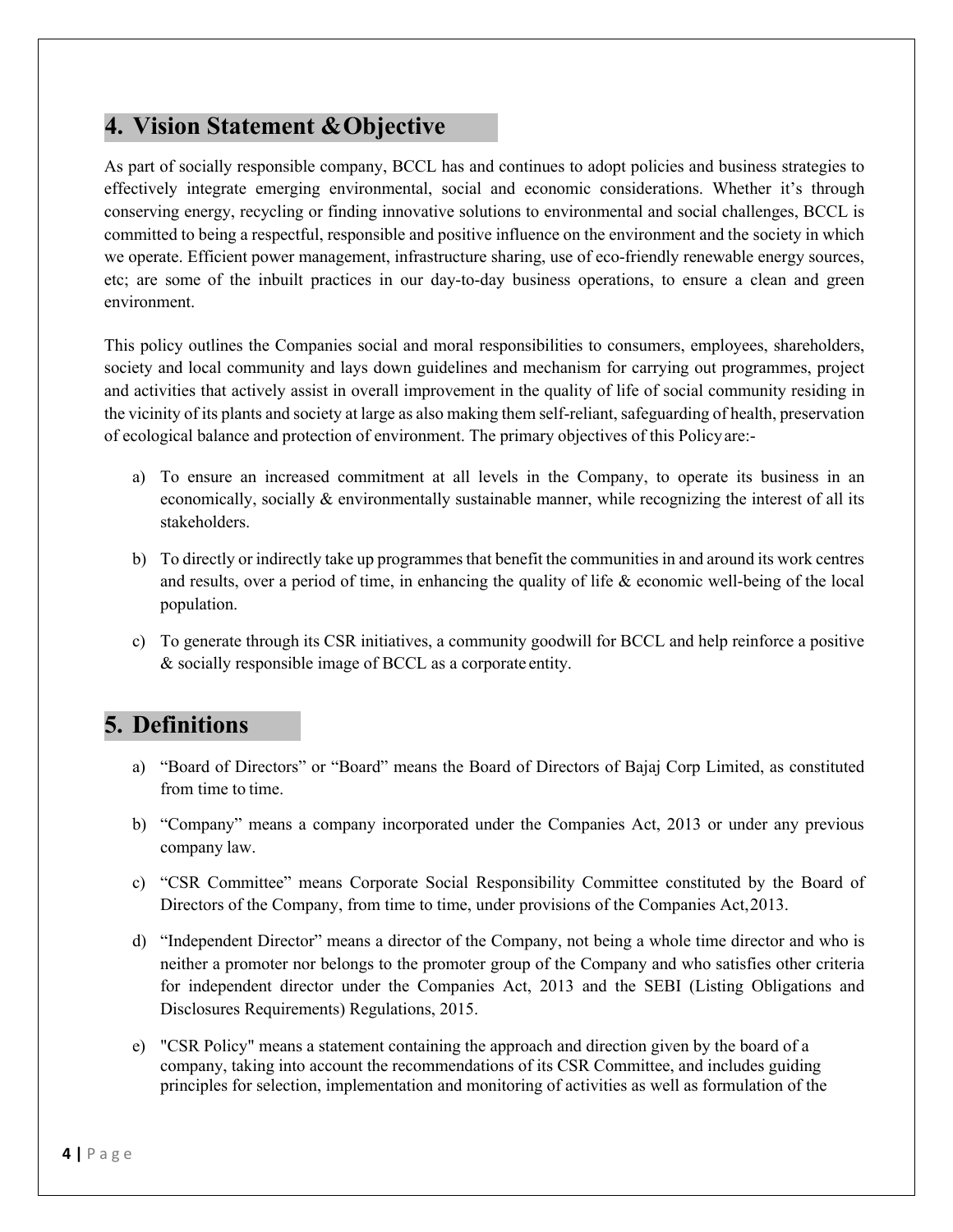annual action plan;

- f) "Net profit" means the net profit of a company as per its financial statement prepared in accordance with the applicable provisions of the Act, but shall not include the following, namely: -
	- (i) any profit arising from any overseas branch or branches of the company, whether operated as a separate company or otherwise; and
	- (ii) any dividend received from other companies in India, which are covered under and complying with the provisions of section 135 of the Companies Act 2013.

# **6. Focus area/ scope of CSR Activities**

#### **a) Identification of Focus Areas and Strategic Initiatives:**

BCCL will undertake CSR projects related to the list of activities prescribed under Schedule VII of the Companies, Act, 2013 as amended from time to time:

- i. Eradicating hunger, poverty and malnutrition, promoting health care including preventive health care and sanitation including Swachh Bharat Kosh set-up by the Central Government for the promotion of sanitization and making available safe drinkingwater;
- ii. Promoting education, including special education and employment enhancing vocation skills especially among children, women, elderly, and the differently abled and livelihood enhancement projects;
- iii. Promoting gender equality, empowering women, setting up homes and hostels for women and orphans; setting up old age homes, day care centres and such other facilities for senior citizens and measures for reducing inequalities faced by socially and economically backwardgroups;
- iv. Ensuring environmental sustainability, ecological balance, protection of flora and fauna, animal welfare, agroforestry, conservation of natural resources and maintaining quality of soil, air and water including contribution to Clean Ganga Fund set-up by the Central Government for rejuvenation of river Ganga;
- v. Protection of national heritage, art and culture including restoration of buildings and sites of historical importance and works of art; setting up public libraries; promotion and development of traditional arts and handicrafts;
- vi. Measures for the benefit of armed forces veterans, war widows and theirdependents;
- vii. Training to promote rural sports, nationally recognized sports, Paralympic sports and Olympic sports;
- viii. Contribution to the Prime Minister's National Relief Fund or any other funds set up by the Central Government for socio-economic development and relief and welfare of the Schedule Castes, the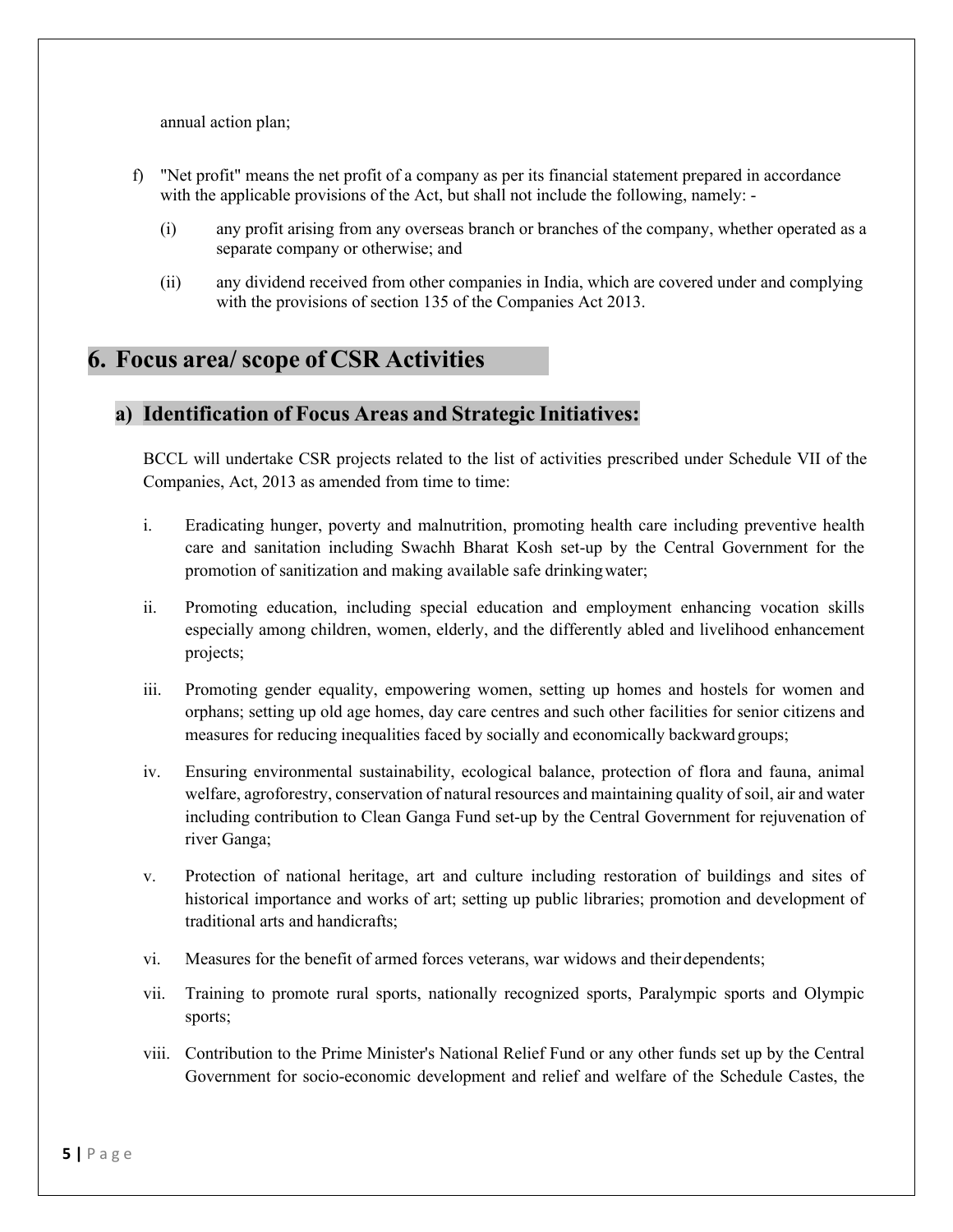Scheduled Tribes, other backward classes, minorities andwomen;

- ix. Contributions or funds provided to incubators; or research and development projects in the field of science, technology, engineering and medicine, funded by the Central Government or State Government or Public Sector Undertaking or any agency of the Central Government or State Government;
- x. Contributions to public funded Universities; Indian Institute of Technology (IITs); National Laboratories and autonomous bodies established under Department of Atomic Energy (DAE); Department of Biotechnology (DBT); Department of Science and Technology (DST); Department of Pharmaceuticals; Ministry of Ayurveda, Yoga and Naturopathy, Unani, Siddha and Homoeopathy (AYUSH); Ministry of Electronics and Information Technology and other bodies, namely Defense Research and Development Organisation (DRDO); Indian Council of Agricultural Research (ICAR); Indian Council of Medical Research (ICMR) and Council of Scientific and Industrial Research (CSIR), engaged in conducting research in science, technology, engineering and medicine aimed at promoting Sustainable Development Goals (SDGs).
- xi. Rural development projects;
- xii. Disaster management, including relief, rehabilitation and reconstruction activities;
- xiii. Slum Area Development

Explanation: For the purposes of this item 'slum area' shall mean any area declared as such by the Central Government or any State Government or any other competent authority under any law for the time being in force.

- xiv. Any other CSR programmes as may be included by the Central Government in Schedule VII of the Companies, Act, 2013 from time to time;
- xv. Such other projects which, in view of the Board of Directors, are within the scope of CSR activities prescribed by the Central Government from time totime.

The following activities however will not form part of CSR activities:

- i. Activities undertaken in pursuance of the Company's normal course of business;
- ii. Activities which benefit only the employees of the company and theirfamilies;
- iii. Contribution of any amount directly or indirectly to any politicalparty under section 182 of The Companies Act,2013;
- iv. Activities undertaken outside India except for training of Indian sports personnel representing any State or Union territory at national level or India at international level;
- v. activities supported by the companies on sponsorship basis for deriving marketing benefits for its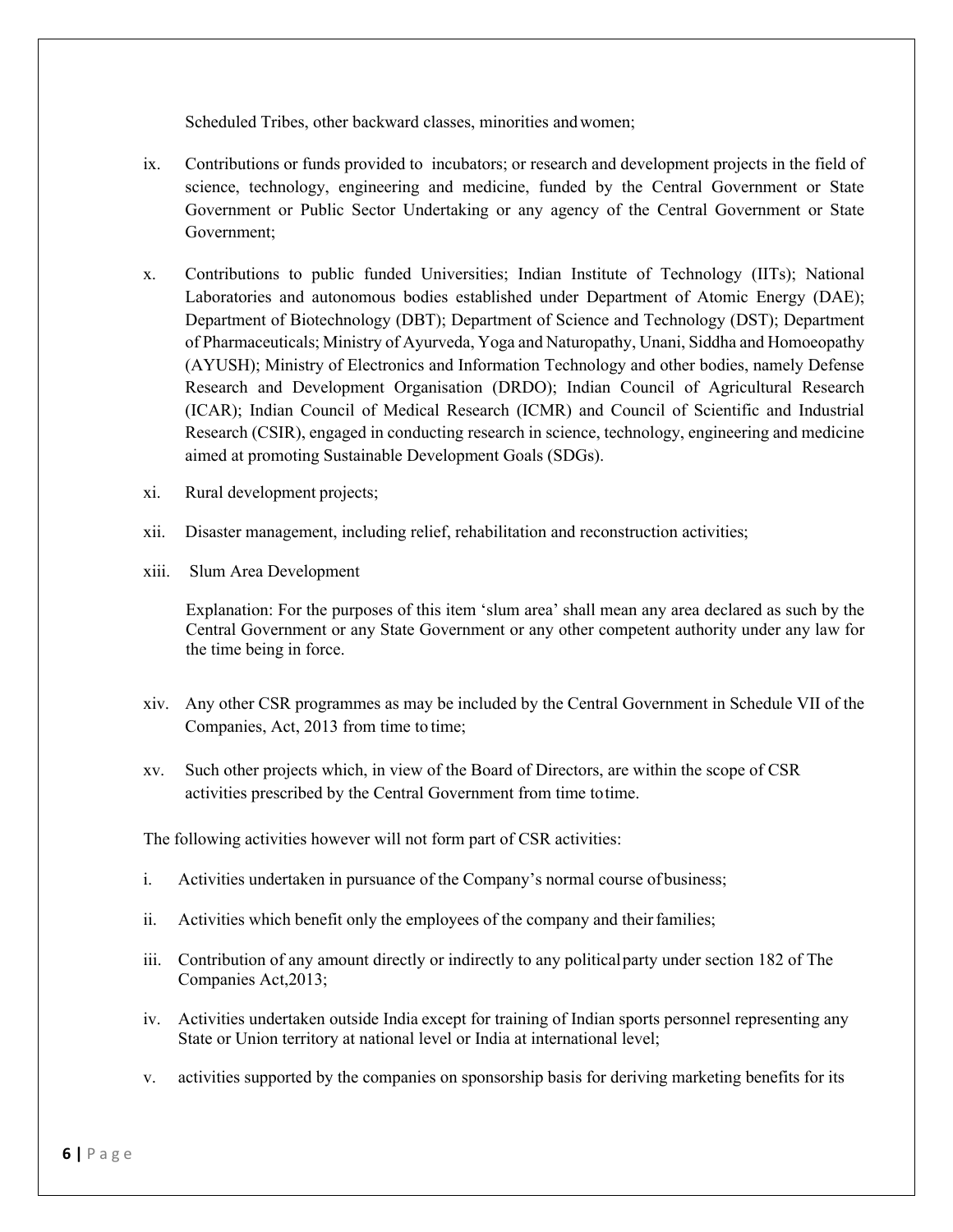products or services;

#### **b) Undertaking CSR Activities:**

CSR activities will be undertaken by all plants and office locations of the Company to the best possible extent within the definition ambit of the identified "Focus / Trust Area" as approved by the CSR Committee, either directly or through such other entity / trust approved by the CSR Committee.

The time period / duration over which a particular programme will be spread, will depend on its nature, extent of coverage and the intended impact of the programme.

The Board of Directors shall ensure that CSR activities are undertaken by the company itself or through –

- (a) a company established under section 8 of the Act, or a registered public trust or a registered society, registered under section 12A and 80 G of the Income Tax Act, 1961 (43 of 1961), established by the company, either singly or along with any other company, or
- (b) a company established under section 8 of the Act or a registered trust or a registered society, established by the Central Government or State Government; or
- (c) any entity established under an Act of Parliament or a State legislature; or
- (d) a company established under section 8 of the Act, or a registered public trust or a registered society, registered under section 12A and 80G of the Income Tax Act, 1961, and having an established track record of at least three years in undertaking similar activities.

### **c) Funding & Allocation:**

BCCL shall spend in every financial year at least such percentage prescribed by government from time to time of the average net profits [as calculated under Companies (CSR Policy) Rules, 2014] of the previous three years for CSR activates. If BCCL fails to spend such amount, then Board shall in its report specify the reasons for not spending the same amount and unless the unspent amount relates to any ongoing project , transfer such amount to a Fund specified in Schedule VII of The Companies Act, 2013, within a period of six months of the expiry of the financial year.

Any amount remaining unspent under 135(5) of Companies Act, 2013, pursuant to any ongoing project, fulfilling such conditions as may be prescribed, undertaken by a company in pursuance of its Corporate Social Responsibility Policy, shall be transferred by the company within a period of thirty days from the end of the financial year to a special account to be opened by the Company in that behalf for that financial year in any scheduled bank to be called the Unspent Corporate Social Responsibility Account, and such amount shall be spent by the Company in pursuance of its obligation towards the Corporate Social Responsibility Policy within a period of three financial years from the date of such transfer, failing which,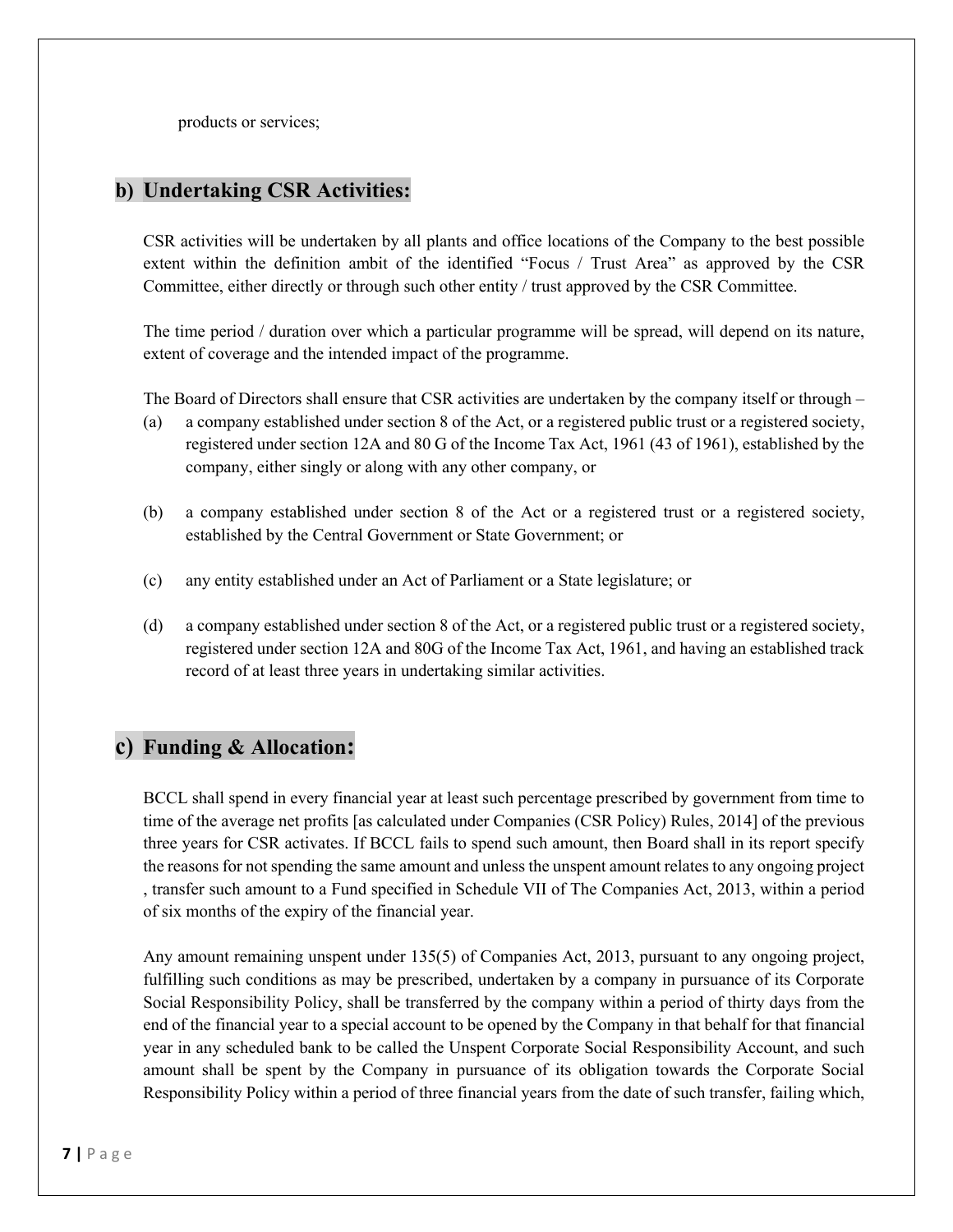the company shall transfer the same to a Fund specified in Schedule VII, within a period of thirty days from the date of completion of the third financial year.

Any surplus arising out of the CSR activities shall not form part of the business profit of the Company and shall be ploughed back into the same project or shall be transferred to the Unspent CSR Account and spent in pursuance of CSR policy and Annual Action Plan of the Company or transfer such surplus amount to a Fund specified in Schedule VII, within a period of six months of the expiry of the financial year.

From the Annual CSR Budget allocation, a provision will be made towards the following expenditure heads, on a year on year basis:

i) Contribution towards corpus of Trusts

BCCL may allocation such sum of money as contribution towards the corpus of Kamalnayan Jamnalal Bajaj Foundation / Jamnalal Kaniram Bajaj Trust / any Trust carrying out development work, as decided by the board from time to time.

ii) Contribution towards National Calamites or Disasters

BCCL may allocate such sum as decided by the Board towards its CSR budget each year that will be used for rendering / contributing in the event of natural calamities or disasters affecting the communities in India in general and in and around the areas where BCCL has its operations in particular.

From the annual CSR Budget allocation, BCCL may also incur expenditure on the identified arears mentioned in Schedule VII of the Companies Act 2013.

### **d) Implementation:**

- i) The Board of Directors of BCCL will ensure that:
	- 1. The activities as are included in BCCL CSR Policy are undertaken by theCompany;
	- 2. BCCL spends in every financial year, at least such percentage of the average net profits of the Company made during the three immediately preceding financial years or such other amount as may be specified by the Government from time to time.
- ii) The plants and office locations of the Company shall implement the CSR programmes asunder:
	- 1. Identify CSR Projects / Programme to be taken up in a financial year giving preference to the local areas around factories / offices;
	- 2. The proposal for CSR activities, as identified by the plants and office locations, will be evaluated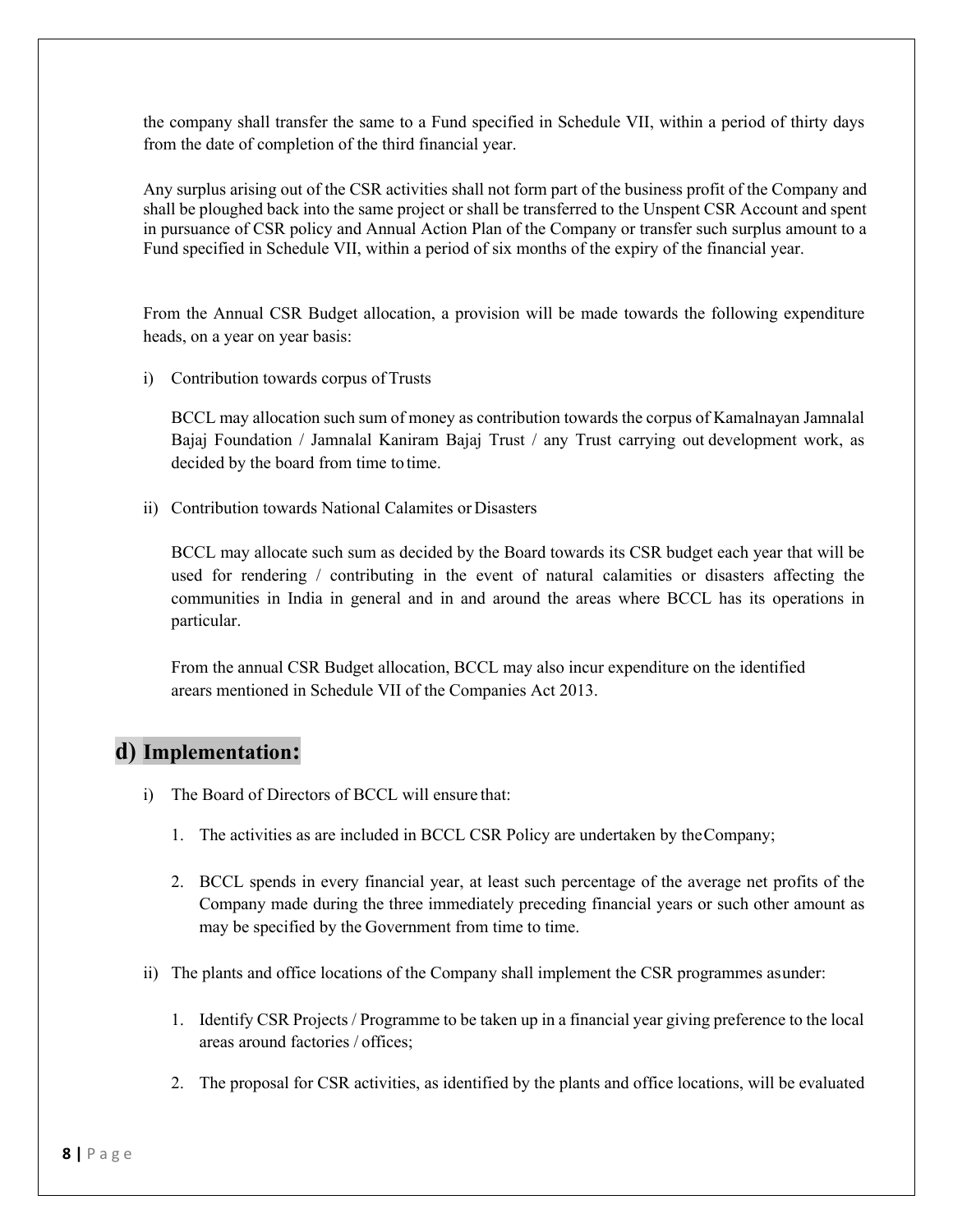by the CSR Committee;

- 3. The Committee will recommend the proposal to the Board of Directors together with the quantum of the CSR expenditure to be incurred for a financialyear The CSR Committee shall also formulate and recommend to the Board, an Annual Action Plan after reviewing project wise budget allocation suggested by Implementing Agency and the same shall include the following;
	- (a) the list of CSR projects or programmes that are approved to be undertaken in areas or subjects specified in Schedule VII of the Act;
	- (b) the manner of execution of such projects or programmes as specified in sub-rule (1) of rule 4 of CSR Rules;
	- (c) the modalities of utilisation of funds and implementation schedules for the projects or programmes;
	- (d) monitoring and reporting mechanism for the projects or programmes; and
	- (e) details of need for an independent impact assessment, if any, for the projects undertaken by the company as and when the CSR Contribution of BCCL exceeds Rs. 10 Crore or such amount as may be specified by government from time to time;

Provided that Board may alter such plan at any time during the financial year.

- 4. Board of Directors of BCCL, after taking in to account the recommendation made by the CSR Committee, will approve the proposal and the expenditure for CSR programme for a financial year;
- 5. The proposal may be implemented directly (through the help of employees or direct contribution) or through implementing partners, executing agencies which include registered trusts, societies, NGOs having an established track record in carrying out the specific proposal. BCCL shall specify the activities / programmes to beundertaken;
- 6. The proposal may be implemented in collaboration with other companies provided the CSR Committees of the respective companies approve such activities / programmes to be undertaken jointly.

#### **e) Powers for approval:**

CSR programmes as may be identified by plants and office location of the Company will be required to be put up to the CSR Committee of the Board at the beginning of each financial year.

For meeting the requirements arising out of immediate and urgent situations, Chairman and / or Managing Director is authorised to approve proposals in terms of the empowerment accorded to him by CSR Committee.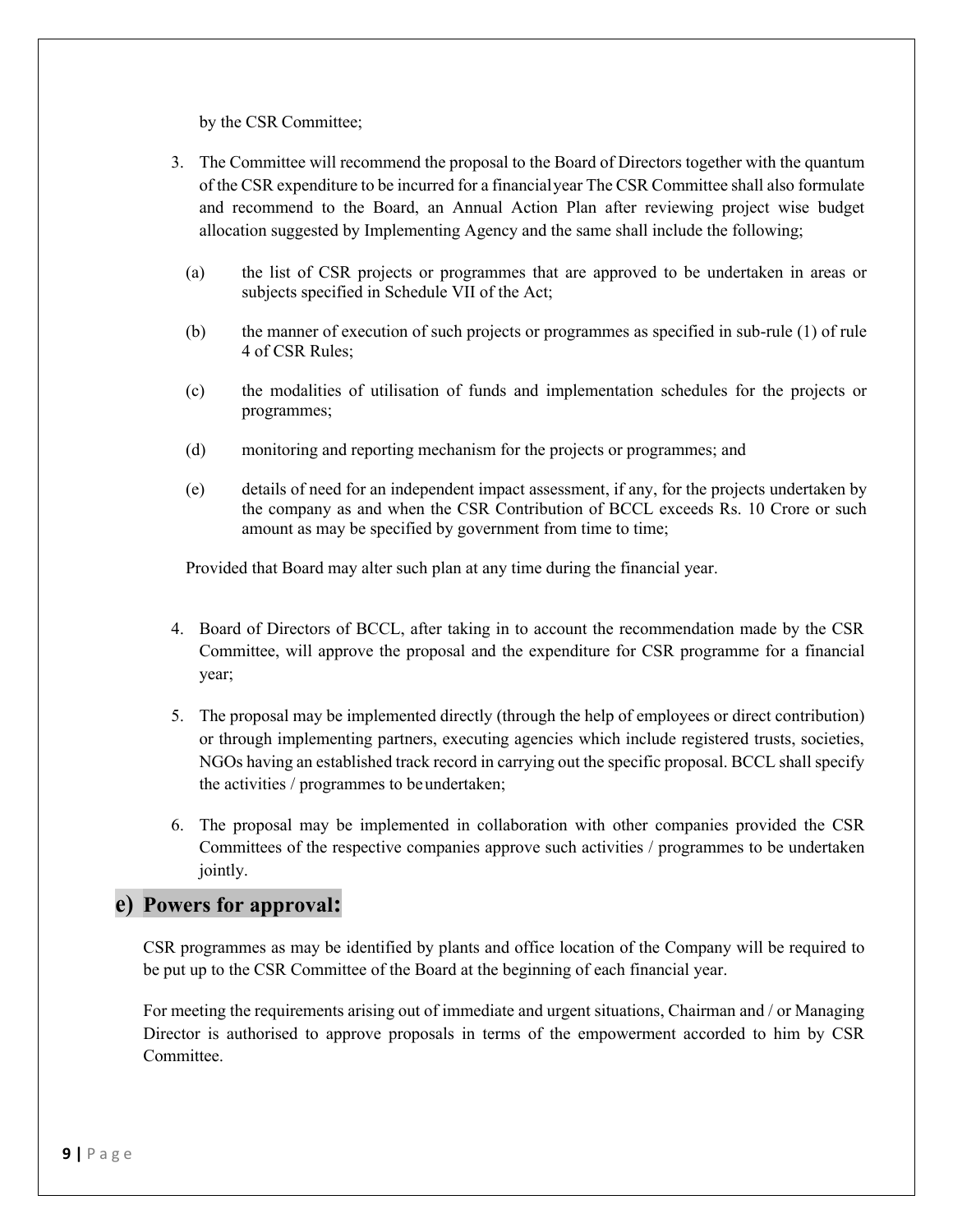#### **f) Executing agency /partners:**

- i) BCCL will seek to identify suitable programmes for implementation in line with the CSR objectives of the Company and also benefit the stakeholders and the community for which those programmes are intended. These works would be done through :
	- (a) a company established under section 8 of the Act, or a registered public trust or a registered society, registered under section 12A and 80 G of the Income Tax Act, 1961 (43 of 1961), established by the company, either singly or along with any other company, or
	- (b) a company established under section 8 of the Act or a registered trust or a registered society, established by the Central Government or State Government; or
	- (c) any entity established under an Act of Parliament or a State legislature; or (d) a company established under section 8 of the Act, or a registered public trust or a registered society, registered under section 12A and 80G of the Income Tax Act, 1961, and having an established track record of at least three years in undertaking similar activities.
- ii) Agreement between BCCL & Executing agency:

Once the programmes approved by the CSR Committee of the Board are communicated to the BCCL Offices / Units, they will be required to enter into an agreement with each of the executing/ implementing agency as per the Standard Model Agreement.

# **7. Monitoring:**

- a) To ensure effective implementation of the CSR programmes undertaken, a centralised monitoring mechanism will be set up under the guidance of the CSRCommittee.
- b) The progress of CSR activities under implementation will be reported to the CSR Committee, through the Company Secretary of BCCL, on a monthly / quarterly / periodicbasis.
- c) The CSR Committee will have periodical inspection / investigations carried out through independent professionals, especially for high value programmes.
- d) The CSR Committee may, independently, obtain feedback from the beneficiaries about the CSR programmes.
- e) Appropriate documents of the CSR Policy, annual CSR activates, executing partners and expenditure entailed will be undertaken on a regular basis.
- f) The Board of a company shall satisfy itself that the funds so disbursed have been utilised for the purposes and in the manner as approved by it and the Chief Financial Officer or the person responsible for financial management shall certify to the effect.